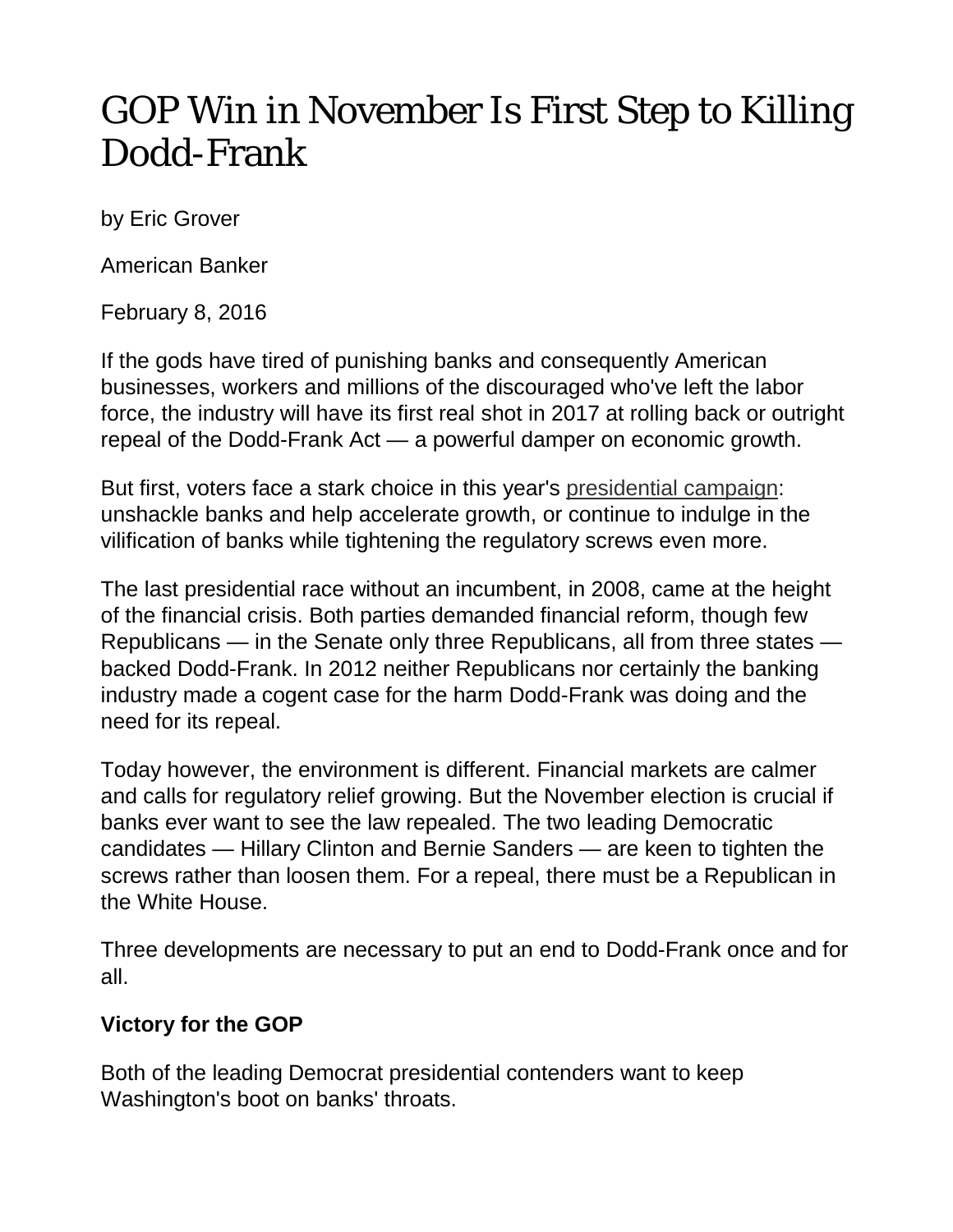The worst outcome for banks would be the election of Democratic candidate Bernie Sanders, an avowed socialist. Sanders decries Wall Street's business model as "fraud." At the Jan. 17 Democratic [debate,](http://www.americanbanker.com/news/law-regulation/dem-presidential-candidates-vow-to-go-beyond-dodd-frank-1078874-1.html) he declared that Wall Street CEOs "destroyed our economy" and "were crooks." He promises to break up big banks, to separate investment and commercial banking, a financial-transactions tax, free tuition paid for by dastardly Wall Street, and Dodd-Frank on steroids.

But Hillary Clinton, the putative "moderate" frontrunner, isn't much better. In a December op-ed for the *New York Times*, she [vowed](http://www.nytimes.com/2015/12/07/opinion/hillary-clinton-how-id-rein-in-wall-street.html?_r=0) to "rein in Wall Street" with risk fees on large banks, taxes on high-frequency trading, extending financial-crimes' statute of limitations to 10 years, penalizing management personally when firms are fined, bolstering the Volcker rule, reinstating derivative-trading restrictions and treating carried interest as regular income.

In contrast, the three leading Republican presidential contenders — Donald Trump, Ted Cruz and Marco Rubio — have each pledged to repeal Dodd-Frank. Cruz in particular rails against banking policy under the reform law, saying Dodd-Frank is wiping out small banks and authoring legislation last year to abolish the Consumer Financial Protection Bureau.

## **Consensus on Dodd-Frank's Negative Effect**

A Republican president committed to repeal, however, is not sufficient.

Nobel laureate Milton Friedman famously observed that achieving reform required more than simply electing "the right people," that it was critical to "establish a political climate of opinion which will make it politically profitable for the wrong people to do the right thing." Indeed, if the political climate didn't support it, Friedman asserted, even the right officeholders wouldn't do "the right thing" because if they did they would "shortly be out of office."

Therefore, to expand support for repeal banks need to continue to build the case of Dodd-Frank's horrific effects. In particular because it requires 60 votes to do most anything, in the Senate at least a handful of Democrats must find it politically advantageous to go along with repeal.

The financial industry must hone its message to Joe Sixpack and Sally Soccermom that Dodd-Frank is one of the principal reasons the economy is stuck in the doldrums, and that it stifles growth and financial services for underserved customers and politically out-of-favor businesses. The